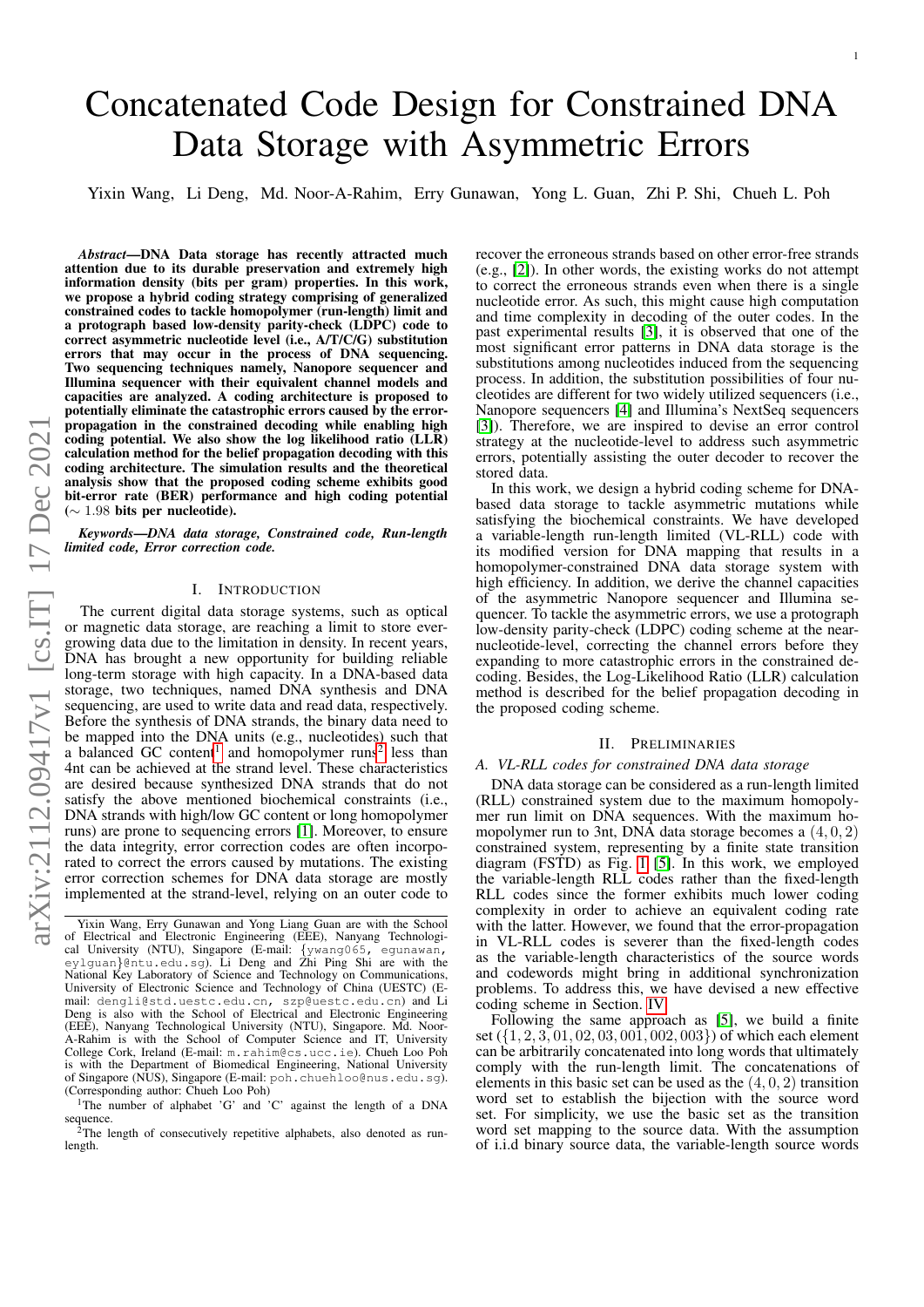<span id="page-1-0"></span>

Fig. 1: Finite state transition diagram of (4, 0, 2) constrained DNA storage.

TABLE I: VL-RLL Mapping Rule

<span id="page-1-2"></span>

| Source word                              |  |  |    |     |     |  |
|------------------------------------------|--|--|----|-----|-----|--|
| <b>Transition word</b> $1 \mid 2 \mid 3$ |  |  | 03 | 001 | ററാ |  |

is assigned to the variable-length codewords via the Huffman approach [\[6\]](#page-5-5), attaining a bijective mapping as shown in Table. [I.](#page-1-2) The average coding potential (bits per symbol) thus is optimized to 1.976, calculated by [\[7\]](#page-5-6),

<span id="page-1-6"></span>
$$
R = \frac{\sum_{i} 2^{-l_i} l_i}{\sum_{i} 2^{-l_i} o_i} \tag{1}
$$

## *B. LDPC codes for DNA data storage*

Low-density parity-check (LDPC) codes are well-known error correction codes due to the capacity-approaching and parallel decoding properties. In this paper, we consider a sub-type of LDPC codes known as the protograph based LDPC codes, which have excellent error performance and low complexity. Fig. [2](#page-1-3) shows the AR4JA family of protographs with rates 1/2 and higher [\[8\]](#page-5-7), where the black circles and the white circles with cross represent the variable nodes (VNs) and the check nodes (CNs), respectively; and the white circles indicate the punctured VNs. The protograph can also be described by the base matrix  $\mathbf{B} = (b_{i,j})$ , where the value of the entry  $b_{i,j}$  indicates the number of edges connecting the *i*th CN and the *j*th VN. Eq. [\(2\)](#page-1-4) and Eq. [\(3\)](#page-1-5) show the base matrices of rate 1/2 and 4/5 AR4JA codes, corresponding to the protographs with  $n = 0$  and  $n = 3$  in Fig. [2.](#page-1-3) These two types of AR4JA codes are adopted for error correction over DNA channels with the Nanopore sequencer and the Illumina sequencer, respectively. The parity-check matrix is generated by lifting the base matrix, which can be summarized by "copy-and-permute" [\[9\]](#page-5-8). For the sake of simplicity, in this work, we consider conventional belief propagation (BP) algorithm [\[10\]](#page-5-9) for the decoding of LDPC codes.

<span id="page-1-4"></span>
$$
\mathbf{B}_{AR4JA_1/2} = \left[ \begin{array}{rrr} 1 & 2 & 0 & 0 & 0 \\ 0 & 3 & 1 & 1 & 1 \\ 0 & 1 & 2 & 2 & 1 \end{array} \right] \tag{2}
$$

<span id="page-1-5"></span>
$$
\mathbf{B}_{AR4JA\_4/5} = \left[ \begin{array}{rrr} 1 & 2 & 0 & 0 & 0 & 0 & 0 & 0 & 0 & 0 \\ 0 & 3 & 1 & 3 & 1 & 3 & 1 & 1 & 1 \\ 0 & 1 & 2 & 1 & 3 & 1 & 3 & 2 & 1 \end{array} \right] \tag{3}
$$

## III. TWO ASYMMETRIC DNA SEQUENCING CHANNELS

In DNA based data storage, errors might occur at any stage, including DNA synthesis, sample preparing, storage, and DNA sequencing. In this work, we focus on the errors arising in the DNA sequencing process. In the following, we

<span id="page-1-3"></span>

Fig. 2: The AR4JA family of protographs with rates 1/2 and higher.

discuss two error models of two widely utilized sequencing techniques.

In the Nanopore sequencing process, the DNA strands migrate through the Nanopore at a constant rate, and only one nucleotide of the DNA strands is read at a given time. Due to the different atomic structures, each nucleotide can be detected by observing the changes of the ionic current drop while the DNA strand passing through the pore. The current drop response of the Nanopore sequencer was reported in [\[4\]](#page-5-3) (the top left of Fig. [3\)](#page-2-0). As can be seen, the mutation probability between the nucleotides 'T' and 'C' is the most significant; and the nucleotides 'A' and 'G' seem much less likely to mutate from each other. Based on these observations, we model the Nanopore sequencing as an asymmetric substitution error model (the bottom left of Fig. [3\)](#page-2-0). Note that the error model is similar to [\[11\]](#page-5-10), while consists of four different error possibilities represented by  $p_1, p_2, p_3, p_4$ , defined as  $p_1 = 4\alpha, p_2 = \alpha, p_3 = 0.01, p_4 \approx 0$ , where  $\alpha \in (0, \frac{1}{4})$ , and  $p_4 \ll p_3 < p_2 < p_1$ .

From the experimental error analysis of Illumina's NextSeq in [\[3\]](#page-5-2), we find that asymmetric errors also exist, in which the substitution error probability of 'T' and 'G'  $(p_a)$  is higher than the substitution error probability of 'A' and 'C'  $(p_b)$ . Accordingly, we build the asymmetric substitution error model for the Illumina sequencer with the assumption of equal mutation probabilities from one nucleotide to the other three nucleotides as shown in the bottom right of Fig. [3.](#page-2-0) The substitution possibilities  $p_a, p_b$  follow  $p_a = 1.5\beta, p_b = \beta,$ where  $\beta$  satisfies  $\beta \in [0, \frac{2}{3}]$ .

#### IV. PROPOSED HYBRID CODING ARCHITECTURE

<span id="page-1-1"></span>In this section, we describe the proposed hybrid coding architecture as shown in Fig. [4.](#page-3-0) The proposed scheme writes the source data into the homopolymer-constrained DNA record (red block), while protecting the encoded data from the asymmetric substitution errors occurring in the process of DNA sequencing upon a retrieval request (blue block).

#### *A. Encoding*

We input the source binary message  $m$  into the constrained encoder, i.e., VL-RLL encoder based on Table. [I](#page-1-2) and obtain an output DNA message sequence  $c_m$  consisting of four nucleotide alphabets, i.e., A/T/C/G. The output sequence  $c_m$ is reserved before sending to the storage. Meanwhile, the sequence  $c_m$  is mapped into a binary message sequence  $t_m$  via an interim mapping that directly maps  $A'$  to  $'00'$ , 'T' to '01', 'G' to '10', and 'C' to '11'. The mapping is chosen to keep consistent with the VL-RLL encoding in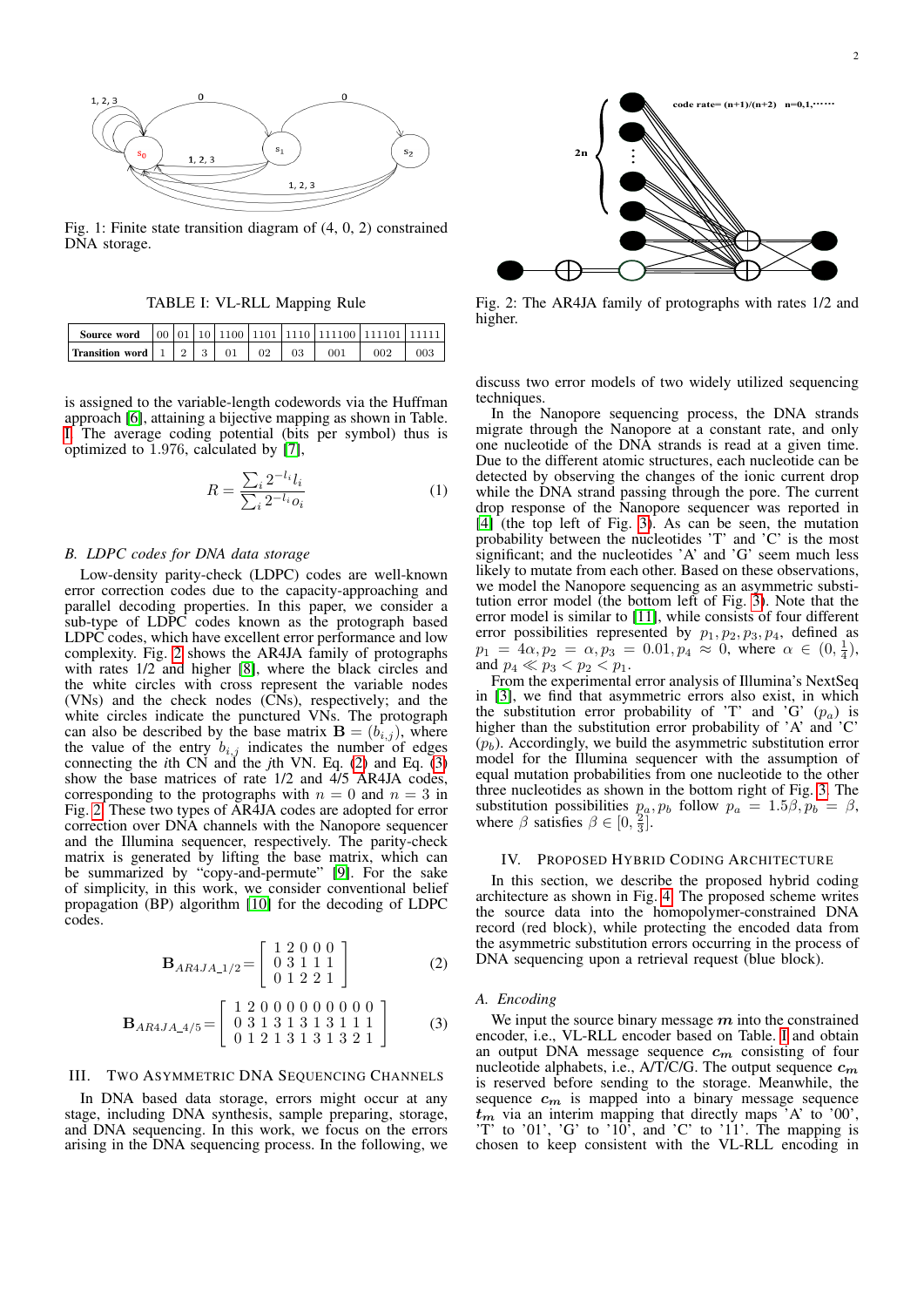<span id="page-2-0"></span>

Fig. 3: Two asymmetric sequencing channel models. The left two refer to the Nanopore sequencing channel while the right two refer to the Illumina sequencing channel.

which the last step converts the quaternary symbols to DNA symbols according to  $0 \rightarrow A$ ,  $1 \rightarrow T$ ,  $2 \rightarrow G$ , and  $3 \rightarrow C$ . After the interim mapping, a systematic binary LDPC encoding is performed based on the mapped binary message  $t_m$  to generate redundant binary sequence  $t_r$ . Next, we convert the redundant sequence into a form that complies with the homopolymer (run-length) constraint for further storage. Through a modified constrained encoder, i.e., modified VL-RLL encoder based on Table. [II,](#page-2-1) the binary redundancy sequence  $t_r$  is converted into constrained DNA redundancy sequence  $c_r$ , and then attaching at the right of the reserved constrained DNA message  $c_m$ . The rationale behind choosing Table. [II](#page-2-1) is discussed in Remarks. Note that a message state  $s<sub>m</sub>$ , that indicates the last alphabet of the information block  $c<sub>m</sub>$ , is fed to the encoding process of the binary redundancy sequence  $t_r$ , to ensure that the resultant DNA sequence consisting of  $c_r$  and  $c_m$  satisfy the homopolymer constraint. The constructed DNA sequences are then synthesized and stored in the DNA data storage.

Instead of performing LDPC encoding before constrained mapping (which is commonly used in existing work), we move the LDPC encoding after the constrained mapping of the source bits. This step enables us to correct the channel errors that occur on the constrained codewords (which are the exact stored entity) before the errors diffuse to the recovered source data in the reverse of the precoding and mapping step that sets basic of most of the constrained codes. This design pipeline exhibits much importance as the error-propagation is much severer in variable-length constrained codes (as we have used) than the conventional block codes. For the sake of simplicity, we consider binary LDPC code instead of quaternary LDPC code and hence use an interim mapping (to convert quaternary data to binary data) on the constrained DNA data. In other words, with quaternary LDPC code, we need to transform the unrestricted quaternary redundancy to the constraint-satisfying quaternary redundancy, which might incur more computation cost than the binary case.

Remarks: In the modified VL-RLL mapping, we only change the last mapping of  $11111 \rightarrow 003$  in the original VL-RLL mapping (Table. [I\)](#page-1-2) to  $11111X \rightarrow 003$  (Table. [II\)](#page-2-1), where 'X' represents either '0' or '1'. By using this fuzzy bit in the source word while mapping to a fixed transition word, we avoid the synchronization problem that may arise in the original VL-RLL mapping (i.e., all bijections have a rate 2 bits/symbol except the last one with rate 5/3 bits/symbol) at the cost of sacrificing the accuracy of de-mapping this fuzzy

TABLE II: Modified VL-RLL Mapping Rule

<span id="page-2-1"></span>

| <b>Transition word</b> $\begin{array}{ c c c c c c c c } \hline 1 & 2 & 3 & 01 & 02 \\\hline \end{array}$ |  |  | 03 | 001 | 002 | 003 |
|-----------------------------------------------------------------------------------------------------------|--|--|----|-----|-----|-----|

bit. Note that, we only use this mapping for the redundancy bits generated by the LDPC codes.

## *B. Decoding*

To recover the source data from the storage, we perform decoding on the received DNA data  $\hat{r}$  from the DNA sequencing process. With the assumption of the knowledge of the boundary between information blocks and redundancy blocks in the decoder, the received DNA data are first separated into message block  $\widehat{r_m}$ , denoted by  $r_{m_1}r_{m_2}...r_{m_{i-1}}r_{m_i}$  and redundancy block  $\widehat{r_m}$  denoted by  $r_{m_1}r_{m_2}...r_{m_i}r_{m_i}$ redundancy block  $\widehat{r_r}$ , denoted by  $r_{r_1}r_{r_2}...r_{r_{j-1}}r_{r_j}$ . This is because the nucleotide alphabets in the two blocks i.e.  $r_{\infty}$ because the nucleotide alphabets in the two blocks, i.e.,  $r_{m_i}$ and  $r_{r_j}$ , pass the channel information to the encoded bits in the LDPC codeword in different ways.

Specifically, for *i*th received nucleotide  $r_{m_i}$  in the message block  $\hat{r}_m$ , its associative received binary bits  $(b_i^1, b_i^2)$  in the LDPC codeword is determined by the interim manning. The LDPC codeword is determined by the interim mapping. The received alphabet  $r_{mi}$  with the channel information, supplies the initial LLRs  $(\mathcal{L}_{i}^0, \mathcal{L}_{i^2}^0)$  to the correlative two bits, facilitating the LDPC decoding using BP algorithm. However, for *j*th received nucleotide  $r_{rj}$  in the redundancy block  $\hat{r}_r$ , finding<br>the associative received binary bits are not as straightforward the associative received binary bits are not as straightforward as in the information block as the nucleotide alphabets are encoded via a constrained encoding, in which the precoding process implicates that two neighboring nucleotide alphabets in the constrained codeword jointly determine a relevant transition symbol before de-mapping to the associative binary bits.

Based on Table. [II,](#page-2-1) it is found that except symbol '3' each transition symbol in the transition words is uniquely mapped to two binary bits in the source word (i.e.,  $1\rightarrow 00$ ,  $2\rightarrow 01$ ,  $0\rightarrow 11$ ). The transition symbol '3' is involved in three transition words, i.e., '3', '03', '003'. In transition words '3' and '03', the symbol '3' is mapped to the binary bits '10' in the corresponding source words. However, in the case of '003', '3' can be mapped to either '10' or '11' in the source word '11111X'. With the i.i.d assumption of binary bits, we can derive the probabilities  $p_w$  for '3' mapping to '10',

<span id="page-2-2"></span>
$$
p_w = \frac{p_{10} + p_{1110} + \frac{1}{2}p_{11111X}}{p_{10} + p_{1110} + p_{11111X}} = \frac{2^{-2} + 2^{-4} + 2^{-7}}{2^{-2} + 2^{-4} + 2^{-6}} = \frac{41}{42}
$$
(4)

then  $1 - p_w = \frac{1}{42}$  for '3' mapping to '11'.

In the following, we introduce how the asymmetric channel information is passed to the initial LLR of each encoded binary bit in the LDPC codewords. We first explain the LLRs of binary bits that relate to the received information block  $\widehat{r_m}$ . For a pair of *i*th received nucleotide alphabet  $r_{m_i}$  in  $\widehat{r_m}$  and *i*th stored nucleotide alphabet  $c_m$  in  $c_m$  we have  $\widehat{r_m}$  and *i*th stored nucleotide alphabet  $c_{m_i}$  in  $c_m$ , we have<br> $Pr(x_i) = c_m | y_i = r_m$  indicating the event possibility  $Pr(x_i = c_{m_i}|y_i = r_{m_i})$  indicating the event possibility, which is represented by the substitution possibility in the channel models in Fig. [3.](#page-2-0) The initial LLRs  $(\mathcal{L}_{i}^0, \mathcal{L}_{i^2}^0)$  of the associative  $(b_i^1, b_i^2)$  thus can be estimated on the basis of the interim mapping, i.e.,  $A \rightarrow 00$ , T $\rightarrow 01$ , G $\rightarrow 10$ , C $\rightarrow 11$ . The initial LLR of the relevant bit is derived by,

$$
\mathcal{L}_{i^k}^0 = \log \frac{\Pr(b_i^k = 0 | y_i = r_{m_i})}{\Pr(b_i^k = 1 | y_i = r_{m_i})}
$$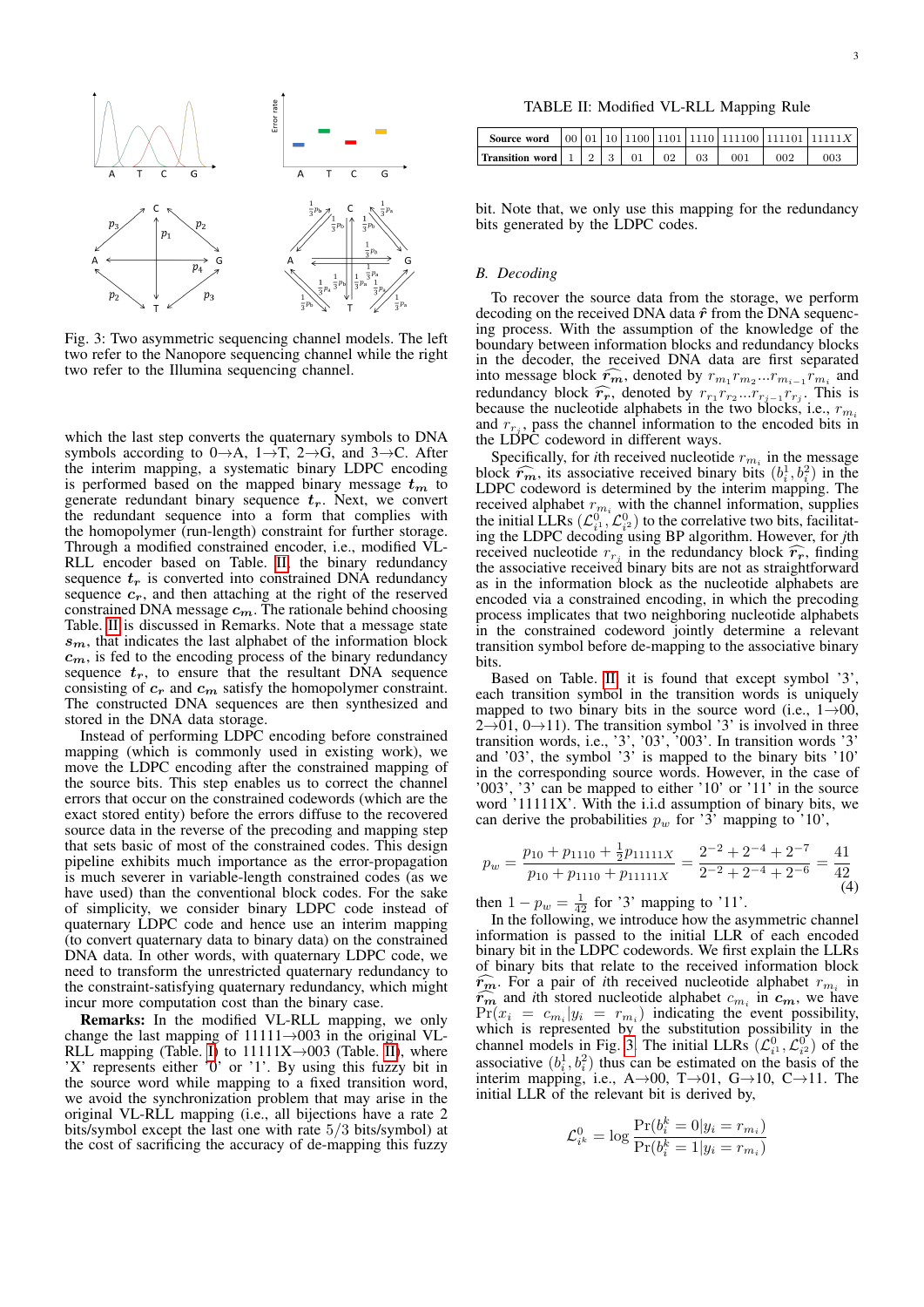<span id="page-3-0"></span>

Fig. 4: Proposed hybrid encoding/decoding for DNA data storage.

where  $k \in \{1, 2\}$ . An example for the Nanopore channel is shown as below. If  $r_{m_i} = A$ , we have,

$$
\mathcal{L}_{i^1}^0 = \log \frac{\Pr(x_i = A | y_i = A) + \Pr(x_i = T | y_i = A)}{\Pr(x_i = G | y_i = A) + \Pr(x_i = C | y_i = A)}
$$
  
= 
$$
\log \frac{(1 - p_2 - p_3 - p_4) + p_2}{p_4 + p_1}
$$
  

$$
\mathcal{L}_{i^2}^0 = \log \frac{\Pr(x_i = A | y_i = A) + \Pr(x_i = G | y_i = A)}{\Pr(x_i = T | y_i = A) + \Pr(x_i = C | y_i = A)}
$$
  
= 
$$
\log \frac{(1 - p_2 - p_3 - p_4) + p_4}{p_2 + p_3}
$$

The LLRs of received 'T', 'C' and 'G' in the information blocks can be estimated in the similar way.

Next, we explain the LLRs associated with the redundancy block  $c_r$ . As  $c_r$  is precoded from the transition sequence that consists of transition words via a differential operation, one corrupted nucleotide in the received redundancy block  $\widehat{r_r}$  induces two erroneous transition symbols in the transition sequence, potentially resulting in burst errors in the corresponding binary redundancy  $t_r$  after performing the reverse of the mapping rule in Table. [II.](#page-2-1) In other words, each transition symbol that relates to two bits in the paritycheck of the LDPC codeword is relevant to two neighboring nucleotide alphabets in the received constrained redundancy block  $\hat{r}_r$ . Thus, we consider two received nucleotides one time for determining the transition symbol before passing the initial LLRs to two parity-check bits in the LDPC codeword based on Table. [II.](#page-2-1) The event possibility thus relies on the substitution possibilities of each pair of neighboring nucleotides  $((j-1)$ th and *j*th) in  $t_r$ , representing by  $Pr(x_{j-1}x_j = c_{r_{j-1}}c_{r_j}|y_{j-1}y_j = r_{r_{j-1}}r_{r_j})$ . The initial LLRs  $(\mathcal{L}_{j}^0, \mathcal{L}_{j^2}^0)$  thus can be estimated on the basis of the modified VL-RLL mapping as shown in Table. [II.](#page-2-1) The initial LLR of the relevant bit is computed by,

$$
\mathcal{L}_{j^k}^0 = \log \frac{\Pr(b_j^k = 0 | y_{j-1} y_j = r_{r_{j-1}} r_{r_j})}{\Pr(b_j^k = 1 | y_{j-1} y_j = r_{r_{j-1}} r_{r_j})}
$$

where  $k \in \{1, 2\}$ . In below, we show an example. If we receive  $r_{r_{j-1}}r_{r_j} = TC$ , then

$$
P1 = \Pr(b_j^1 = 0 | y_{j-1} y_j = TC) = \Pr(x_{j-1} x_j | y_{j-1} y_j = TC)
$$

where  $x_{j-1}x_j = CT, CA, AG, AT, TC, TG, GA, GC, all$ neighboring pairs produce transition symbols either '1' or

'2'. Meanwhile,

 $P2 = \Pr(b_j^1 = 1|y_{j-1}y_j = TC) = \Pr(x_{j-1}x_j|y_{j-1}y_j = TC)$ where  $x_{j-1}x_j = CC, CG, AA, AC, TT, TA, GG, GT, all$ neighboring pairs produce transition symbols either '0' or '3'. Similarly, we have,

$$
P3 = \Pr(b_j^2 = 0 | y_{j-1} y_j = TC) = \Pr(x_{j-1} x_j | y_{j-1} y_j = TC)
$$
  
where  $x_{j-1} x_j = CG, CA, AC, AT, TA, TG, GT, GC$ , all

neighboring pairs produce transition symbols either '1' or '3'. And

$$
P4 = \Pr(b_j^2 = 1 | y_{j-1} y_j = TC) = \Pr(x_{j-1} x_j | y_{j-1} y_j = TC)
$$

where  $x_{j-1}x_j = CC, CT, AA, AG, TT, TC, GG, GA, CG,$  $AC, TA, GT$ , all neighboring pairs produce transition symbols from  $\{0, 2, 3\}$ . Therefore, we have,

$$
P1 = \Pr(C|T) \cdot (\Pr(T|C) + \Pr(A|C)) + \Pr(A|T) \cdot (\Pr(G|C) + \Pr(T|C)) + \Pr(T|T) \cdot (\Pr(C|C) + \Pr(G|C)) + \Pr(G|T) \cdot (\Pr(A|C) + \Pr(C|C))
$$
  
\n
$$
P2 = \Pr(C|T) \cdot (\Pr(C|C) + \Pr(G|C)) + \Pr(A|T) \cdot (\Pr(A|C) + \Pr(C|C)) + \Pr(T|T) \cdot (\Pr(T|C) + \Pr(A|C)) + \Pr(G|T) \cdot (\Pr(G|C) + \Pr(T|C))
$$

$$
P3 = \Pr(C|T) \cdot (p_w \cdot \Pr(G|C) + \Pr(A|C)) + \Pr(A|T)
$$
  
\n
$$
\cdot (p_w \cdot \Pr(C|C) + \Pr(T|C)) + \Pr(T|T) \cdot (p_w \cdot \Pr(A|C) + \Pr(G|C)) + \Pr(G|T) \cdot (p_w \cdot \Pr(T|C) + \Pr(C|C))
$$

$$
P4 = \Pr(C|T) \cdot (\Pr(C|C) + \Pr(T|C) + (1 - p_w) \n\cdot \Pr(G|C)) + \Pr(A|T) \cdot (\Pr(A|C) + \Pr(G|C) \n+ (1 - p_w) \cdot \Pr(C|C)) + \Pr(T|T) \cdot (\Pr(T|C) \n+ \Pr(C|C) + (1 - p_w) \cdot \Pr(A|C)) + \Pr(G|T) \n\cdot (\Pr(G|C) + \Pr(A|C) + (1 - p_w) \cdot \Pr(T|C))
$$

Note that  $p_w$  is the possibility of transition symbol '3' mapped to binary bits '10', calculating by Eq. [\(4\)](#page-2-2). As a result, we obtain,

$$
\mathcal{L}_{j^1}^0 = \log \frac{P1}{P2}; \ \mathcal{L}_{j^2}^0 = \log \frac{P3}{P4}
$$

With the above LLRs, we perform the standard belief propagation (BP) decoding.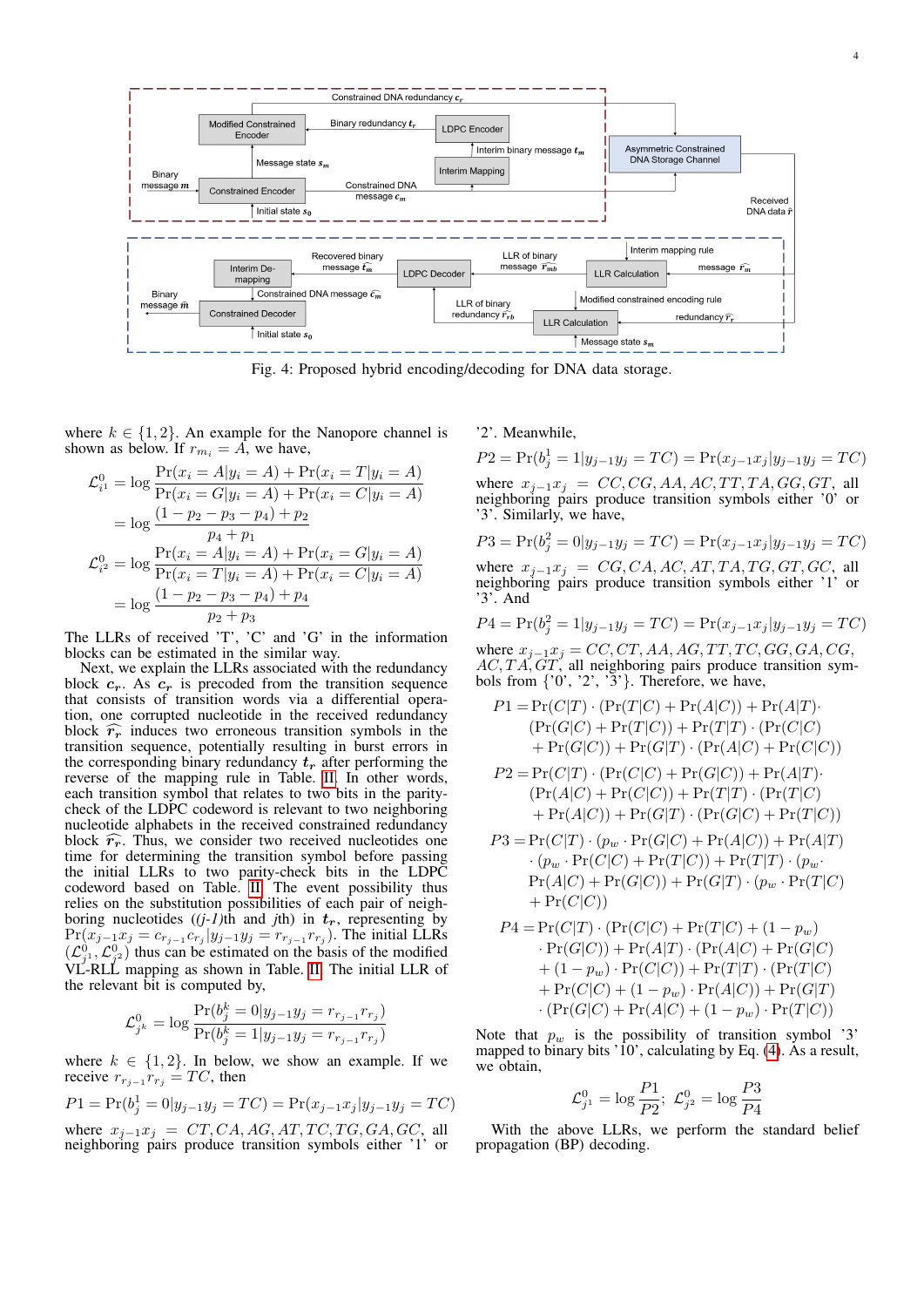## **NUMERICAL RESULTS AND DISCUSSION**

We fix the original information block lengths as 300 bits and 1000 bits for the Illumina and Nanopore channel models, respectively. Considering the different error probabilities of the Nanopore sequencing  $(\sim 10^{-2})$  and the Illumina sequencing ( $\sim 10^{-3}$ ), the coding rates of  $\mathcal{R}_{nano} = 1/2$ and  $\mathcal{R}_{illu} = 4/5$  are adopted correspondingly. However, in Illunima case, after the VL-RLL and interim mapping, the encoding data change with continuous even lengths from 300 bits to 318 bits, which can not all be matched by the fixed size of  $B_{AR4JA\_4/5}$  (3 × 11). Thus, a few rows and columns of the matched H matrices are punctured to generate some approximately 4/5 rate H matrices for certain block lengths. For instance, for encoding 302 data bits, the H matrix with a rate of approximate  $4/5$  can be obtained by puncturing the last three columns and last one row of the H matrix with size of  $114 \times 418$  after 38 times of lifting from  $B_{AR4JA_4/5}$  (which is corresponding to the encoding of 304 data bits). Note that we use practical channel parameters for the simulations, i.e.,  $\alpha \in [0.03, 0.04]$  [\[11\]](#page-5-10) and  $\beta \in [0.5 \times 10^{-3}, 1.5 \times 10^{-3}]$  [\[3\]](#page-5-2).

<span id="page-4-0"></span>

Fig. 5: The BER/NER performance of rate  $\frac{1}{2}$  AR4JA codes over the Nanopore sequencing channel

<span id="page-4-1"></span>

Fig. 6: The BER/NER performance of rate  $\frac{4}{5}$ AR4JA codes over the Illumina sequencing channel

The BER (bit error rate) and NER (nucleotide error rate) performance of two channels are shown in Fig. [5](#page-4-0) and Fig. [6.](#page-4-1) Comparing the solid blue lines with the solid magenta lines, we can observe an increase of error rate. This is due to the constrained decoding process, i.e., the reverse of VL-RLL. As discussed, one nucleotide in error might lead to two transition symbols in error when the reverse of precoding is performed. Furthermore, an erroneous transition symbol might lead to severe error propagation in the subsequent bits in the reverse of mapping based on Table. [I.](#page-1-2) For instance, when a transition word '002' is mutated to '003' due to the erroneous nucleotide in the channel, the original 6-bit '111101' is wrongly de-mapped to 5-bit '11111', leading to all subsequent mapped bits having synchronization problems against the original source bits.

The solid green lines represent the BER of the encoded information bits  $(t_m$  against  $t_m$  in Fig. [4\)](#page-3-0) after LDPC decoding. The solid red lines represent the BER of the original information bits ( $\hat{m}$  against m in Fig[.4\)](#page-3-0) after LDPC decoding and constrained decoding. As shown in both figures, less error is observed than the case before LDPC decoding. Notice that when the BER of the green line is approaching 0, the BER of the red line is also approaching  $\overline{0}$ , which indicates that errors are corrected by LDPC decoding at the near-nucleotide-level, reducing the error propagation in the process of constrained decoding. The dotted magenta lines show the NER of the information block in the sequencing channels with different parameters ( $c_m$  against  $\widehat{r_m}$  in Fig. [4\)](#page-3-0). The dotted green lines show the NER of the information block after LDPC decoding while before constrained decoding  $(c_m)$ against  $\widehat{c_m}$  in Fig. [4\)](#page-3-0). As expected, the trends of the two dotted lines are consistent with their relevant BER lines.

Comparison with [\[11\]](#page-5-10): Different from [\[11\]](#page-5-10) which focuses on devising intelligent decoding algorithms, our work focuses on practical code design for DNA data storage. In [\[11\]](#page-5-10), the authors simply mapped 2-source bits to 1 nucleotide symbol and hence the resultant DNA sequences might not satisfy the biochemical constraint. In contrast, we propose a more practical coding scheme with efficient decoding for error resilience in DNA data storage, where the resultant DNA sequences satisfy the biochemical constraint, potentially benefiting the storage process (i.e., less errors in DNA sequencing). In addition, we compare the error rate performance of LDPC codes with [\[11\]](#page-5-10) under the same average error rate in the Nanopore sequencing channel, where we set  $3.5\lambda$  of [\[11\]](#page-5-10) equal to  $3\alpha + 0.01$  of this work. The dotted black lines in Fig. [5](#page-4-0) represent two BER (baseline BER and Algorithm 1 BER) performances of [\[11\]](#page-5-10). The baseline scheme uses the conventional BP decoding (similar to this work), while Algorithm 1 uses the BP decoding with side information. We observe that our scheme outperforms both BER performances even by using the conventional BP decoding. Note that a better BER performance can be achieved with our scheme by utilizing side information at the decoder (i.e., similar to the algorithms presented in [\[11\]](#page-5-10)).

Coding potential: We analyze the coding potential by using VL-RLL and modified VL-RLL for constrained encoding the information bits and the parity-check bits of the LDPC codewords, respectively. As discussed, VL-RLL offers an average coding potential of  $R_{info} = 1.976$  bits/nt based on Eq. [\(1\)](#page-1-6). Meanwhile, based on Table. [II,](#page-2-1) the coding potential of the modified VL-RLL becomes  $\mathbf{R}_{\text{red}} \simeq 2$  bits/nt leveraging by the fuzzy bit. Thus, the average overall coding potential becomes

$$
\mathbf{R_{all}} = \frac{m + \frac{2m(1-\mathcal{R})}{\mathbf{R_{info}}\cdot\mathcal{R}}}{\frac{m}{\mathbf{R_{info}}} + \frac{2m\cdot(1-\mathcal{R})}{\mathbf{R_{info}}\cdot\mathbf{R_{red}}\cdot\mathcal{R}}}
$$